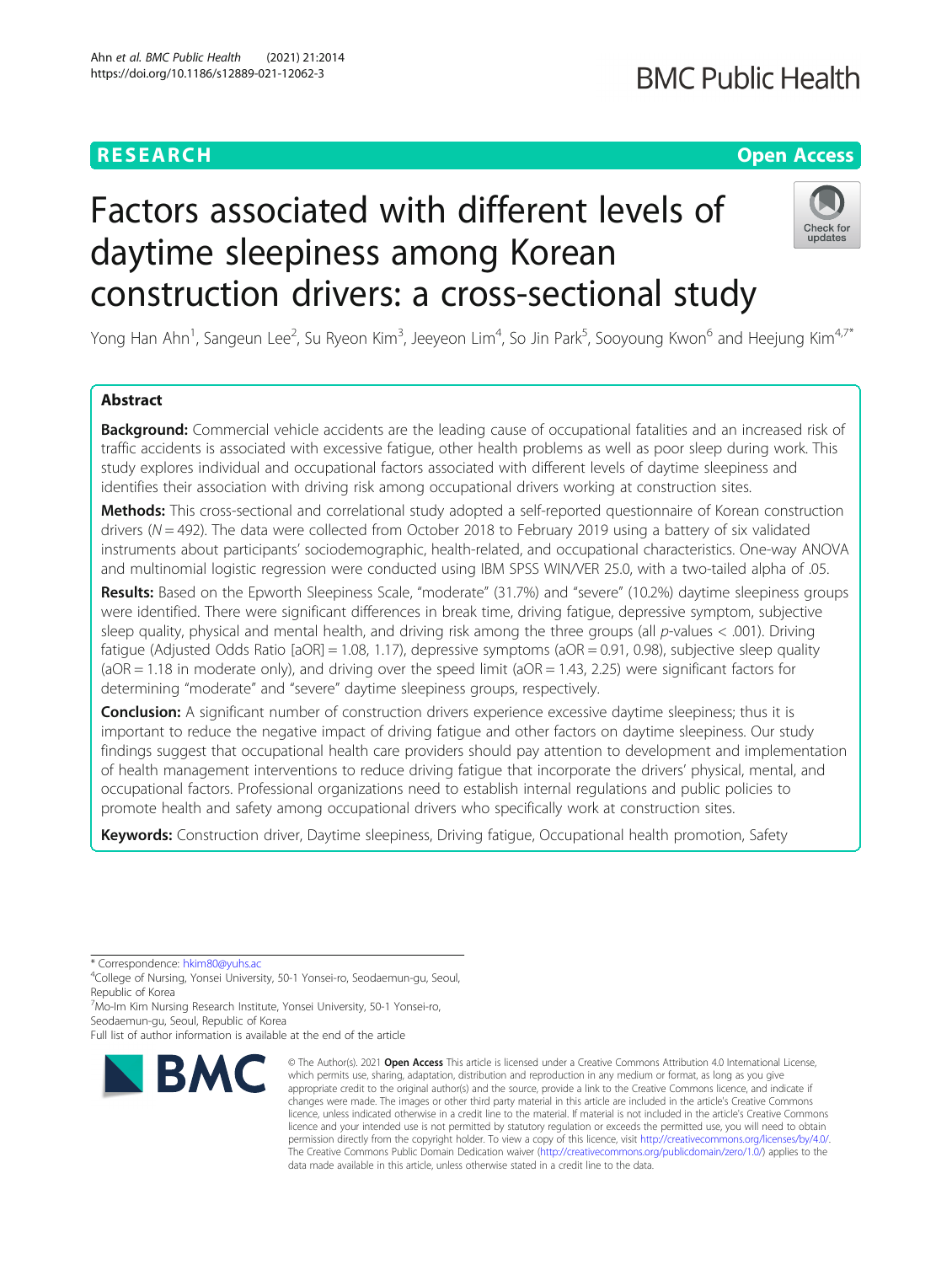# Background

Occupational health and safety is a major concern worldwide. The World Health Organization (WHO) emphasizes the importance of improving workers' health and reducing work-related injuries [[1\]](#page-9-0). Most countries have formulated policies consistent with global regulations to enhance the safety and health of workers [\[1](#page-9-0)–[3](#page-9-0)]. Previous studies have examined integrated occupational safety and health management for employees, such as safety education, stress management, and health promotion programs [[4,](#page-9-0) [5\]](#page-9-0). However, occupational drivers are still vulnerable to work-related injuries and health issues, especially sleep related problems because insomnia is also important in predicting injuries [\[6\]](#page-10-0). According to the Emergency Department of the University Hospital data, specific sleep related problems such as poor sleep quality, short sleep duration, and excessive daytime sleepiness are common causes of an increase in workrelated injury risks [[7\]](#page-10-0). For example, sleep deprivation, sleepiness and poor sleep quality was independently associated road accident among truck drivers with obstructive sleep apnea [\[8](#page-10-0)]. Occupational drivers' sleep health components are uniquely related to not only occupational accidents but also individual health concerns, such as cardiovascular disease [[9](#page-10-0)-[13](#page-10-0)]. Therefore, occupational health care providers must understand the health vulnerability of occupational drivers and develop relevant health management programs.

Commercial vehicle accidents are the leading cause of occupational fatalities, and can be a huge economic burden on the concerned employers and industry. The Industrial Accident Prevention and Compensation Policy Bureau [\[14](#page-10-0)] reported that approximately half of occupational drivers are injured in vehicle accidents, which accounts for nearly half of the occupational accidents in Korea. Furthermore, the US National Institute of Occupational Safety & Health (NIOSH) [[3](#page-9-0)] stated that 22,000 workers died in work-related vehicle accidents from 2003 to 2014 and that the United States (US) employers spent about US \$25 billion on work-related motor vehicle crashes in 2013; US \$65,000 per nonfatal injury and US \$671,000 per death. Regarding the vehicle type, in Korea, construction-related vehicles are ranked second  $(n = 4.44$  per 1.0 million registered vehicles) in terms of their involvement in fatal crashes [\[11](#page-10-0)]. Therefore, it is imperative to understand traffic accident characteristics and relevant risk factors among occupational drivers to reduce motor vehicle mortality.

In previous studies, an increased risk of traffic accidents is associated with excessive fatigue, other health problems as well as poor sleep, such as insomnia [[9,](#page-10-0) [15](#page-10-0)– [17\]](#page-10-0). For example, occupational drivers in the transportation industry have reported poor sleep quality on working days [\[17](#page-10-0)], a higher rate of chronic diseases or obesity

than the adult working population  $[18]$ , high levels of job stress [[19](#page-10-0)], underdiagnoses of obstructive sleep apnea syndrome [\[20\]](#page-10-0) and more depressive symptoms [[21\]](#page-10-0). Several studies have reported drowsy driving as a major risk factor for motor vehicle accidents [\[9](#page-10-0)–[11](#page-10-0)], the mortality for which is high in drivers of commercial trucks and construction-related vehicles [[11](#page-10-0)]. Drowsy driving was reported to be one of the major causes (22.5%) of traffic accidents in Korea and can be considered equally harmful as drunk driving [\[22](#page-10-0)]. In addition, driving fatigue and daytime sleepiness are critical predictors of drowsy driving by occupational drivers [\[16](#page-10-0), [23](#page-10-0)], and increase driving risks among them [\[9,](#page-10-0) [16](#page-10-0), [24,](#page-10-0) [25](#page-10-0)]. Fatigue is a comprehensive indicator that reflects physical exertion, emotional distress, and physiological impairment [\[26\]](#page-10-0). Daytime sleepiness influences poor health and occupational risk as a core component [\[27](#page-10-0)], a predisposing factor [[28\]](#page-10-0), and a co-occurring condition [\[29](#page-10-0)].

Few studies have examined the different levels of daytime sleepiness in occupational drivers [\[9](#page-10-0), [16\]](#page-10-0) or vehicle accident victims compared to the general adult population [[24](#page-10-0), [29](#page-10-0)–[31\]](#page-10-0). These studies have frequently used the Epworth Sleepiness Scale (ESS) to evaluate daytime sleepiness propensity of individuals or certain occupation groups [[9,](#page-10-0) [16](#page-10-0), [24](#page-10-0), [32,](#page-10-0) [33\]](#page-10-0). The ESS divides the severity of daytime sleepiness into "mild (or normal)," "moderate," and "severe" levels [[32,](#page-10-0) [34](#page-10-0), [35\]](#page-10-0). Previous studies examined the association between daytime sleepiness and motor vehicle accidents or injuries using ESS scores  $[24]$  $[24]$  or severity classification  $[16, 30]$  $[16, 30]$  $[16, 30]$ . To effectively prevent underreporting of drowsy driving accidents, multiple levels of drowsiness behind the wheel have been discussed in previous literature [\[36](#page-10-0)]. Some studies have reported an inverse U-shaped severity of ESS and driver injury  $[32]$  $[32]$  $[32]$ ; thus, a simple summation of ESS score as a linear pattern may not reflect this phenomenon accurately.

Previous studies have examined construction drivers' physical and emotional health concerns, such as driving fatigue, mood disorders (including depression), stress, sleep deprivation, and bodily pain  $[16, 17, 26]$  $[16, 17, 26]$  $[16, 17, 26]$  $[16, 17, 26]$  $[16, 17, 26]$  $[16, 17, 26]$  $[16, 17, 26]$ . However, few have focused on the daytime sleepiness, traffic accidents, and health conditions, particularly of construction drivers because of several reasons. First, most studies have focused on individual characteristics rather than occupational or institutional factors. Current policies emphasize that occupational safety and health promotion should consider not only individual characteristics but also organizational support; thus, a broader range of risk factors should be evaluated. Second, homogenous groups among diverse occupation types should assess the unique characteristics of each occupation  $[16, 29]$  $[16, 29]$  $[16, 29]$  $[16, 29]$  $[16, 29]$ . Third, both driving fatigue and daytime sleepiness must be included when studying this topic, as they are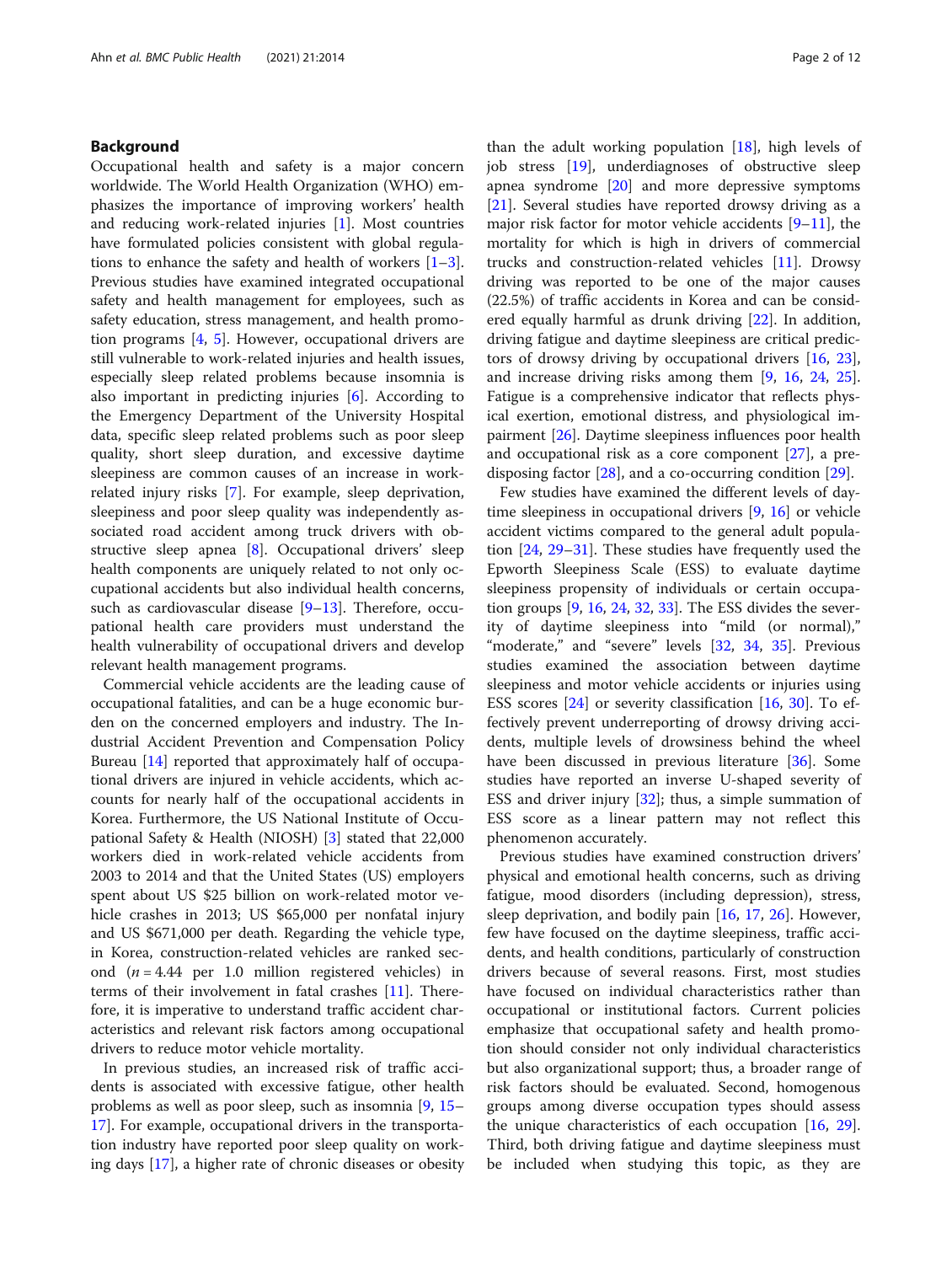cusing on this vulnerable group.

# Methods

# Aims

This study explores individual and occupational factors associated with different levels of daytime sleepiness among occupational drivers working at construction sites. This study specifically compare driving risk among these three groups to determine the health-related factors for the groups with "moderate" and "severe" levels of daytime sleepiness.

health-related, and occupational characteristics when fo-

### Study design and setting

This cross-sectional, correlational study collected the data using an online survey by following the Strengthening the Reporting of Observational Studies in Epidemiology guidelines after obtaining the approval from the institutional review board (no. Y-2018-0087) of the affiliated university. Initially, ten companies were contacted, and site directors in seven concrete mixer companies agreed to participate. They 10 to 300 workers per site (mean;  $M = 79.91$ , standard deviation;  $SD = 40.10$ ). Participants were recruited through convenience sampling,

using flyers posted in rest and dining areas at construction sites and by word-of-mouth. Participants were eligible if they were older than 18 years, had been employed as a construction driver for at least 6 months, were able to read and write Korean, and voluntarily agreed to participate. Participants were excluded if they had been diagnosed with or were currently receiving treatment for any sleep related disorder.

Approximately 554 participants were recruited and screened from seven companies in South Korea, and 502 were enrolled. After excluding 10 cases, owing to incomplete responses, 492 completed questionnaires were included in the final analysis (completion rate: 98.4%) (see Fig. 1). A multivariate multinomial logistic regression analysis was conducted, based on a statistical power analysis, using the G\*Power 3.1 program [\[37](#page-10-0)]. A minimum sample size of 442 was obtained for a logistic regression with an odds ratio  $(OR) = 1.4$  [\[38\]](#page-10-0), X distribution = normal, effect size = 0.04, significance set at  $\alpha$  = .05 (twotailed), and a power level of .80.

# Data collection and measures

Data were obtained via standardized self-reported questionnaires, from October 2018 to February 2019. All instruments for this study were provided in Korean that were evaluated as sufficiently valid and reliable in the previous studies [[32](#page-10-0), [39](#page-10-0)–[43\]](#page-10-0). Participants received a

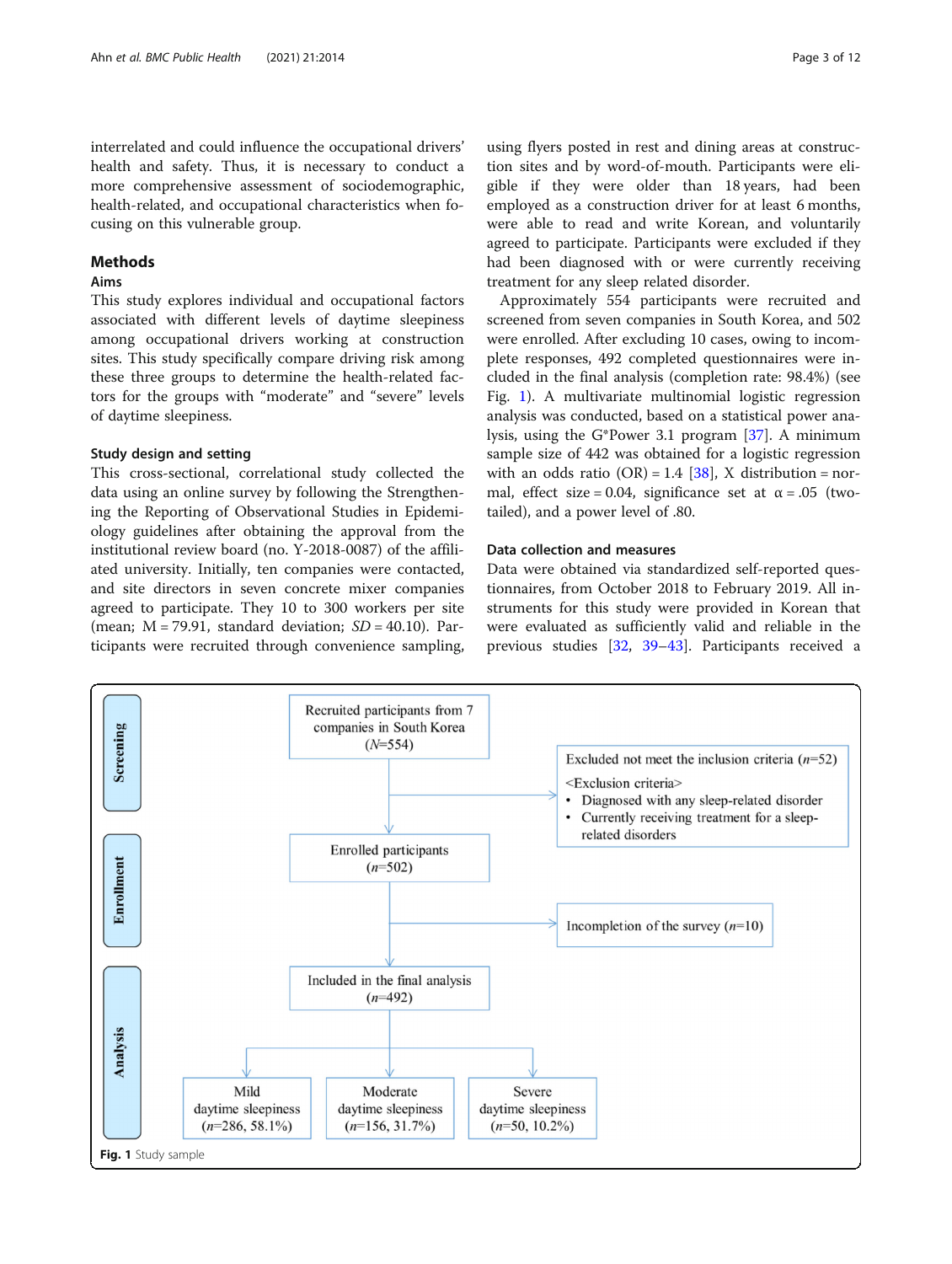small gift, amounting to US \$3, as compensation for their time and effort.

# Sociodemographic and occupational characteristics

Sociodemographic characteristics included participants' age, sex, marital status, living arrangement, education, and socioeconomic status were included. We assessed the work type, occupational health and safety insurance, work experience, and break time for the occupational characteristics.

## Health-related characteristics

Health-related characteristics included information on participants' smoking habits, alcohol consumption, regular exercise, diagnosed diseases and number of chronic diseases, depressive symptoms, subjective sleep quality, sleep duration, physical and mental health, and daytime sleepiness. Participants reported their height and weight and the researcher calculated their body mass index.

Depressive symptoms were measured using the Korean version of the short form of the Center for Epidemiological Studies Depression Scale, developed by Radloff [[44\]](#page-10-0), shortened by Andresen et al. [[45](#page-10-0)], and translated to Korean by Chon et al. [\[39](#page-10-0)]. The instrument has 10 items and uses a 4-point Likert scale; higher scores indicate more symptoms of depression (ranging from 0 to 30). The Cronbach's α coefficients were .81 in a study of adult drivers [\[46](#page-10-0)] and .82 in this study.

The Pittsburgh Sleep Quality Index (PSQI) [[47\]](#page-11-0) was used to assess seven components of sleep quality and quantity. The Korean version of the PSQI [[40\]](#page-10-0) was obtained from the Mapi Research Trust on request. The global PSQI score ranges from 0 to 21, with higher scores indicating poorer sleep quality. The Cronbach's  $\alpha$ coefficient was .83 when the PSQI was developed [[47](#page-11-0)] and it was .77 in this study.

Participants' mental health and physical well-being were assessed using the Medical Outcomes Study 12- Item Short-Form Health Survey Version 2 [\[41](#page-10-0)]. The Korean version was purchased through Optum Insight Life Sciences, Inc. for use. This self-rated scale measures the components of general physical and mental health over the past 7 days (range:  $0-100$ ) [[48\]](#page-11-0), with higher scores reflecting a better health status. The Cronbach's α coefficients were .67 for physical health status and .70 for mental health status [[41\]](#page-10-0); they were .77 and .75 in this study, respectively.

The Korean version of the Epworth Sleepiness Scale (KESS) was used to assess daytime sleepiness. The KESS was originally developed by Johns [\[34](#page-10-0)] and was translated to Korean by Cho et al. [[32\]](#page-10-0). The instrument includes eight items measured on a 4-point Likert scale; a higher score indicates more severe daytime sleepiness. The Cronbach's α coefficients were .79 in a study of long-haul truck drivers in the US [\[49\]](#page-11-0) and .82 in this study. Based on the total score, 0–9 was classified as the "mild" daytime sleepiness group, 10–14 as the "moderate" daytime sleepiness group, and 15–24 as the "severe" daytime sleepiness group.

#### Driving characteristics

Driving characteristics included driving fatigue; the Traffic Accident Risk Index (TARI); dangerous driving activities, including forced driving, unfastened safety belt, driving over the speed limit, and cell phone use while driving; and vehicle accident experiences.

Driving fatigue was self-reported using the Driving Fatigue Checklist [\[42](#page-10-0)]. This scale includes 10 items that are rated on a 5-point Likert scale, and higher scores indicate a higher level of perceived fatigue while driving. The Cronbach's α coefficients were .92 when the checklist was developed [[42\]](#page-10-0) and .93 in this study.

The TARI [[43](#page-10-0)] was used to assess the traffic incident risk of the driver. It includes six items measured on a 5 point Likert scale. Risky driving activities were measured using four categories: (1) forced driving, (2) an unfastened safety belt, (3) driving over the speed limit, and (4) using a cell phone while driving [\[50](#page-11-0)]. The experiences of vehicle accidents were evaluated using two dichotomous questions about experiences of traffic accidents and of near misses in the past year.

#### Statistical analyses

Descriptive statistics were calculated as frequencies (percentages) or means (SD). The chi-squared test and oneway analysis of variance were also performed along with a Bonferroni post-hoc comparison. In addition, multinomial logistic regression was conducted to identify the "moderate" and "severe" groups compared to the "mild" daytime sleepiness group. The statistical assumptions were checked, and there was no problem of multicollinearity during the regression analyses; the variance inflation factor of the independent variables ranged from 1.05 to 1.67, and the minimum tolerance was .60. The analyses were conducted using SPSS 25.0 (IBM Corp., Armonk, NY, USA), and the significance level was set at  $\alpha = .05$ .

### Results

#### Construction driver characteristics

The mean age of the participants was 53.39 years  $(SD =$ 9.44) and 99% were males. Approximately 80% were regular workers following a 9–5 schedule, while others worked irregularly, such as in night shifts, part-time, or on-call assignment. The average work hours per week ranged from 24 to 98 h ( $M = 53.68$ ,  $SD = 10.54$ ). Most workers drove concrete mixers at sites or trucks transporting construction materials from site to site. Table [1](#page-4-0)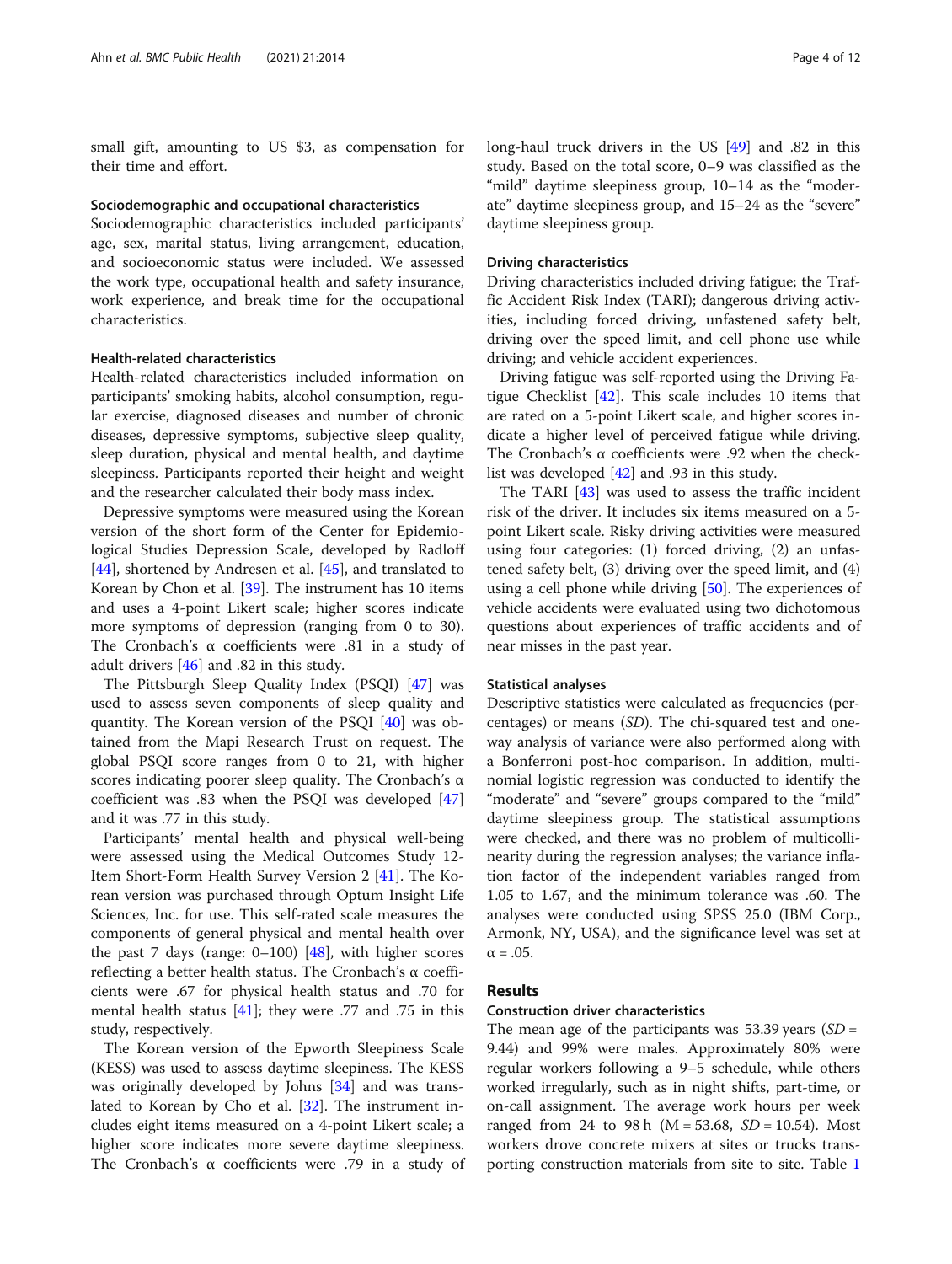| • • Bindrenees or general enaracteristics among timed daytime sideplifess groups<br><b>Variables</b> | <b>Categories</b>             | Total<br>N (%) | Mild<br>daytime sleepiness<br>group<br>n (%) | Moderate<br>daytime sleepiness<br>group<br>n (%) | Severe daytime<br>sleepiness group<br>n (%) | $\chi^2(p)$  |
|------------------------------------------------------------------------------------------------------|-------------------------------|----------------|----------------------------------------------|--------------------------------------------------|---------------------------------------------|--------------|
| Age (years)                                                                                          | < 60                          | 349<br>(72.0)  | 199 (70.6)                                   | 110 (71.9)                                       | 40 (80.0)                                   | 1.873 (.392) |
|                                                                                                      | $\geq 60$                     | 136<br>(28.0)  | 83 (29.4)                                    | 43 (28.1)                                        | 10 (20.0)                                   |              |
| Sex                                                                                                  | Male                          | 486<br>(99.0)  | 281 (98.3)                                   | 155 (100.0)                                      | 50 (100.0)                                  | 3.621 (.164) |
|                                                                                                      | Female                        | 5(1.0)         | 5(1.7)                                       | 0(0.0)                                           | 0(0.0)                                      |              |
| Marital status                                                                                       | Married                       | 408<br>(83.4)  | 234 (82.4)                                   | 132 (85.2)                                       | 42 (84.0)                                   | .568 (.753)  |
|                                                                                                      | Not married                   | 81<br>(16.6)   | 50 (17.6)                                    | 23 (14.8)                                        | 8(16.0)                                     |              |
| Living arrangement                                                                                   | Living with others            | 448<br>(91.2)  | 258 (90.2)                                   | 144 (92.9)                                       | 46 (92.0)                                   | .953(.621)   |
|                                                                                                      | Living alone                  | 43 (8.8)       | 28 (9.8)                                     | 11(7.1)                                          | 4(8.0)                                      |              |
| Education                                                                                            | Middle school or<br>under     | 72<br>(14.8)   | 37(13.1)                                     | 25 (16.3)                                        | 10(20.0)                                    | 2.453 (.653) |
|                                                                                                      | High school                   | 308<br>(63.4)  | 184 (65.0)                                   | 96 (62.8)                                        | 28 (56.0)                                   |              |
|                                                                                                      | Diploma or above              | 106<br>(21.8)  | 62 (21.9)                                    | 32 (20.9)                                        | 12 (24.0)                                   |              |
| Social economic status                                                                               | High                          |                | 17 (3.5) 14 (4.9)                            | 2(1.3)                                           | 1(2.0)                                      | 4.772 (.311) |
|                                                                                                      | Moderate                      | 297<br>(60.7)  | 168 (59.0)                                   | 96(62.3)                                         | 33 (66.0)                                   |              |
|                                                                                                      | Low                           | 175<br>(35.8)  | 103 (36.1)                                   | 56 (36.4)                                        | 16 (32.0)                                   |              |
| Work type                                                                                            | Regular shift                 | 381<br>(77.4)  | 228 (79.7)                                   | 113 (72.4)                                       | 40 (80.0)                                   | 3.275 (.194) |
|                                                                                                      | Irregular shift               | 111<br>(22.6)  | 58 (20.3)                                    | 43 (27.6)                                        | 10(20.0)                                    |              |
| Occupational health and safety<br>insurance                                                          | Yes                           | 255<br>(52.0)  | 149 (52.5)                                   | 79 (50.6)                                        | 27 (54.0)                                   | .220 (.896)  |
|                                                                                                      | No                            | 235<br>(48.0)  | 135 (47.5)                                   | 77 (49.4)                                        | 23 (46.0)                                   |              |
| BMI ( $\text{kg/m}^2$ )                                                                              | Normal (18.5-<br>22.9         | 112<br>(23.3)  | 76 (27.0)                                    | 26 (17.2)                                        | 10 (20.8)                                   | 7.839 (.098) |
|                                                                                                      | Overweight<br>$(23.0 - 24.9)$ | 137<br>(28.5)  | 77 (27.3)                                    | 50 (33.1)                                        | 10 (20.8)                                   |              |
|                                                                                                      | Obese $(2 25)$                | 232<br>(48.2)  | 129 (45.7)                                   | 75 (49.7)                                        | 28 (58.4)                                   |              |
| Smoking                                                                                              | Current smoker                | 235<br>(47.9)  | 142 (49.7)                                   | 74 (47.7)                                        | 19 (38.0)                                   | 2.316 (.314) |
|                                                                                                      | Not current<br>smoker         | 256<br>(52.1)  | 144 (50.3)                                   | 81 (52.3)                                        | 31 (62.0)                                   |              |
| Drinking                                                                                             | Current drinker               | 363<br>(74.1)  | 204 (71.3)                                   | 119 (76.8)                                       | 41 (82.0)                                   | 3.351 (.187) |
|                                                                                                      | Not current<br>drinker        | 127<br>(25.9)  | 82 (28.7)                                    | 36 (23.2)                                        | 9(18.0)                                     |              |
| Regular exercise                                                                                     | Yes                           | 347<br>(70.9)  | 206 (72.0)                                   | 113 (72.9)                                       | 29 (58.0)                                   | 4.508 (.105) |
|                                                                                                      | $\rm No$                      | 143<br>(29.1)  | 80 (28.0)                                    | 42 (27.1)                                        | 21(42.0)                                    |              |

# <span id="page-4-0"></span>Table 1 Differences of general characteristics among three daytime sleepiness groups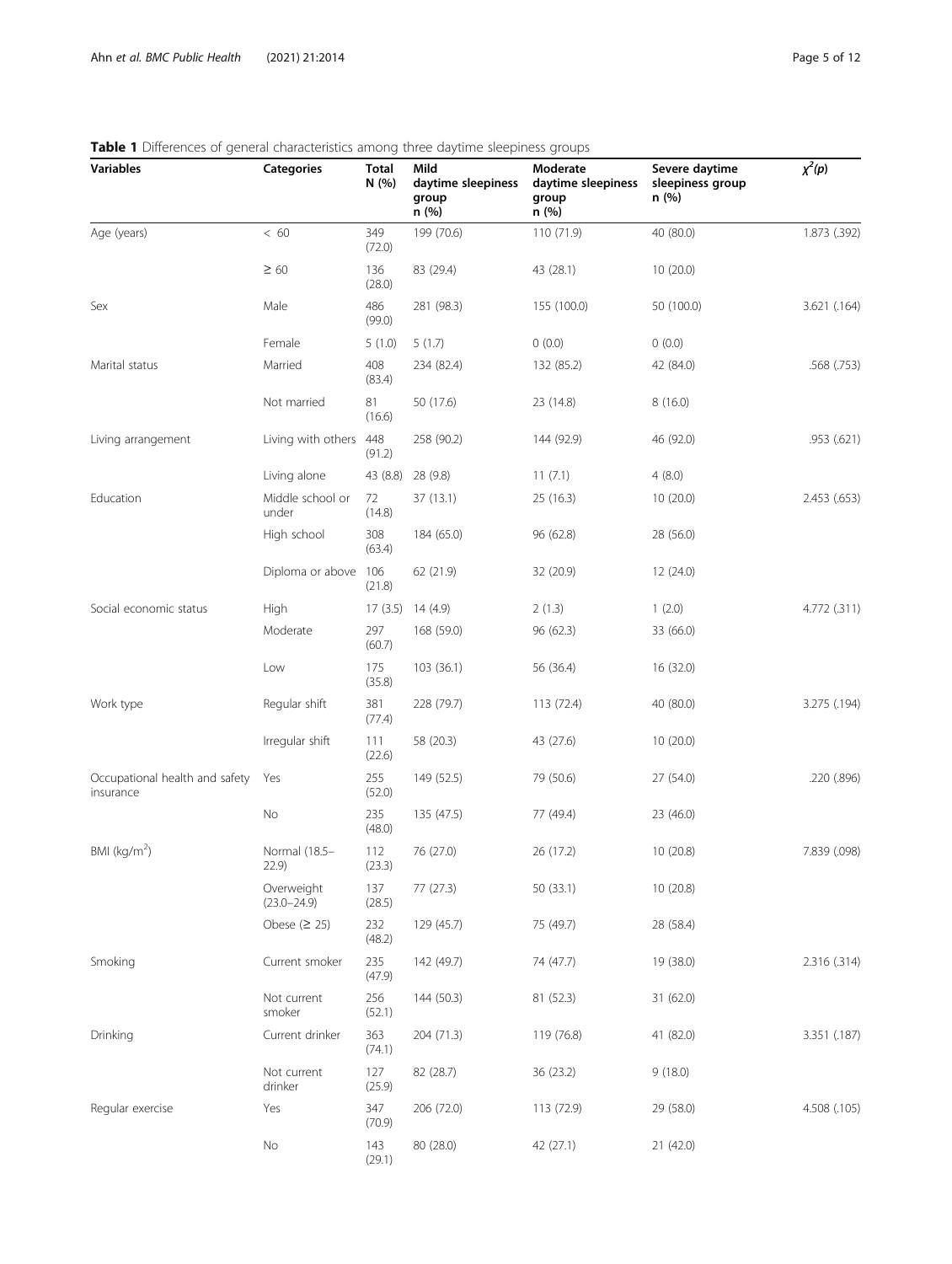| <b>Variables</b>           | <b>Categories</b> | <b>Total</b><br>N (%) | Mild<br>daytime sleepiness<br>group<br>n(%) | Moderate<br>daytime sleepiness<br>group<br>n(%) | Severe daytime<br>sleepiness group<br>n(%) | $\chi^2(p)$  |
|----------------------------|-------------------|-----------------------|---------------------------------------------|-------------------------------------------------|--------------------------------------------|--------------|
| Number of chronic diseases | 0                 | 293<br>(59.7)         | 183 (64.0)                                  | 79 (51.0)                                       | 31 (62.0)                                  | 7.207 (.125) |
|                            |                   | 156<br>(31.8)         | 81 (28.3)                                   | 60 (38.7)                                       | 15(30.0)                                   |              |
|                            | 2 or more         |                       | 42 (8.5) 22 (7.7)                           | 16(10.3)                                        | 4(8.0)                                     |              |

Table 1 Differences of general characteristics among three daytime sleepiness groups (Continued)

Notes: missing data were excluded in analyses

provides details on participants' sociodemographic and health-related characteristics.

# Differences in general characteristics among the three daytime sleepiness groups

The participants were classified into three groups based on the KESS scores: there were 286 participants in the "mild" daytime sleepiness group (58.1%), 156 in the "moderate" daytime sleepiness group (31.7%), and 50 in the "severe" daytime sleepiness group (10.2%).

Table [1](#page-4-0) shows the details of the general characteristics of the three groups. The average body mass index was 25.08 ( $SD = 2.86$ ) kg/m<sup>2</sup>, and 23.3% had a normal body mass index. About half of the participants (40.3%, 198/ 492) were diagnosed with a chronic disease, and the most common diagnosis was hypertension (22.4%), followed by diabetes, (10.0%) and gastrointestinal disease (6.7%). There was no statistical difference when comparing the general characteristics of the three groups.

# Differences in occupational and health-related characteristics among the three daytime sleepiness groups

Table [2](#page-6-0) presents the differences in occupational and health-related characteristics among the three daytime sleepiness groups. There were significant differences in break time, driving fatigue, depressive symptoms, subjective sleep quality, and physical and mental health among the three groups. In terms of the occupational factors, participants with no daytime sleepiness reported taking a significantly longer break time while driving  $(F = 4.187, p = .017)$  and having lower driving fatigue  $(F = 52.399, p < .001)$  than the other groups, particularly the "severe" daytime sleepiness group. Regarding the health-related factors, participants with "mild" daytime sleepiness reported lower levels of depressive symptoms  $(F = 10.125, p < .001)$ , better subjective sleep quality  $(F =$ 10.125,  $p < .001$ ), and better physical health ( $F = 8.948$ ,  $p < .001$ ) and mental health ( $F = 14.389$ ,  $p < .001$ ) than the "moderate" and "severe" daytime sleepiness groups. Specifically, the "severe" daytime sleepiness group showed the worst levels of depressive symptoms.

# Differences in driving risk among the three daytime sleepiness groups

There were significant differences in driving risk among the three groups. Participants with "mild" daytime sleepiness had a significantly lower TARI score  $(F =$ 22.119,  $p < .001$ ) and total score for dangerous driving activities  $(F = 19.547, p < .001)$  than the other groups. The "severe" daytime sleepiness group showed the highest engagement in dangerous driving activities compared to the other groups, specifically driving over the speed limit and cell phone use while driving. Almost 23% of the participants had experienced a near miss in the past year, and more near misses were reported by the "severe" daytime sleepiness group than by the other groups  $(x^2 = 8.470, p < .001)$ . Moreover, 24% had experienced at least one traffic accident in the past year, but this did not differ among the three groups ( $\chi^2$  = .489,  $p$  = .783; Table [2\)](#page-6-0).

# Multivariate multinomial logistic regression of the different daytime sleepiness groups

The results of the multivariate multinomial logistic regression analysis are shown in Table [3](#page-7-0). The model explained the "moderate" and "severe" daytime sleepiness groups (Nagelkerke  $R^2 = 0.351$ ; referent group = "mild" daytime sleepiness group). Overall, driving fatigue, depressive symptoms, and subjective sleep quality were significantly associated with the "moderate" and "severe" daytime sleepiness groups. In addition, only one dangerous driving activity, driving over the speed limit, was found to be significant in the model (Wald  $F = 3.79$ ,  $p =$ .052). The "severe" daytime sleepiness group had a higher aOR of driving fatigue ( $aOR = 1.17$ , 95% confidence interval;  $CI = 1.09$ , 1.25) than the "moderate" daytime sleepiness group  $(aOR = 1.08, 95\% \text{ CI} = 1.04, 1.13).$ In addition, the "moderate" daytime sleepiness group had a higher likelihood of reporting poor levels of subjective sleep quality  $(aOR = 1.18, 95\% \text{ CI} = 1.05, 1.31)$ than the "mild" daytime sleepiness group, whereas the "severe" daytime sleepiness group did not. Depressive symptoms were associated with the "moderate" daytime sleepiness group  $(aOR = 0.91, 95\% \text{ CI} = 0.83, 0.99)$ . Among the four dangerous driving activities, driving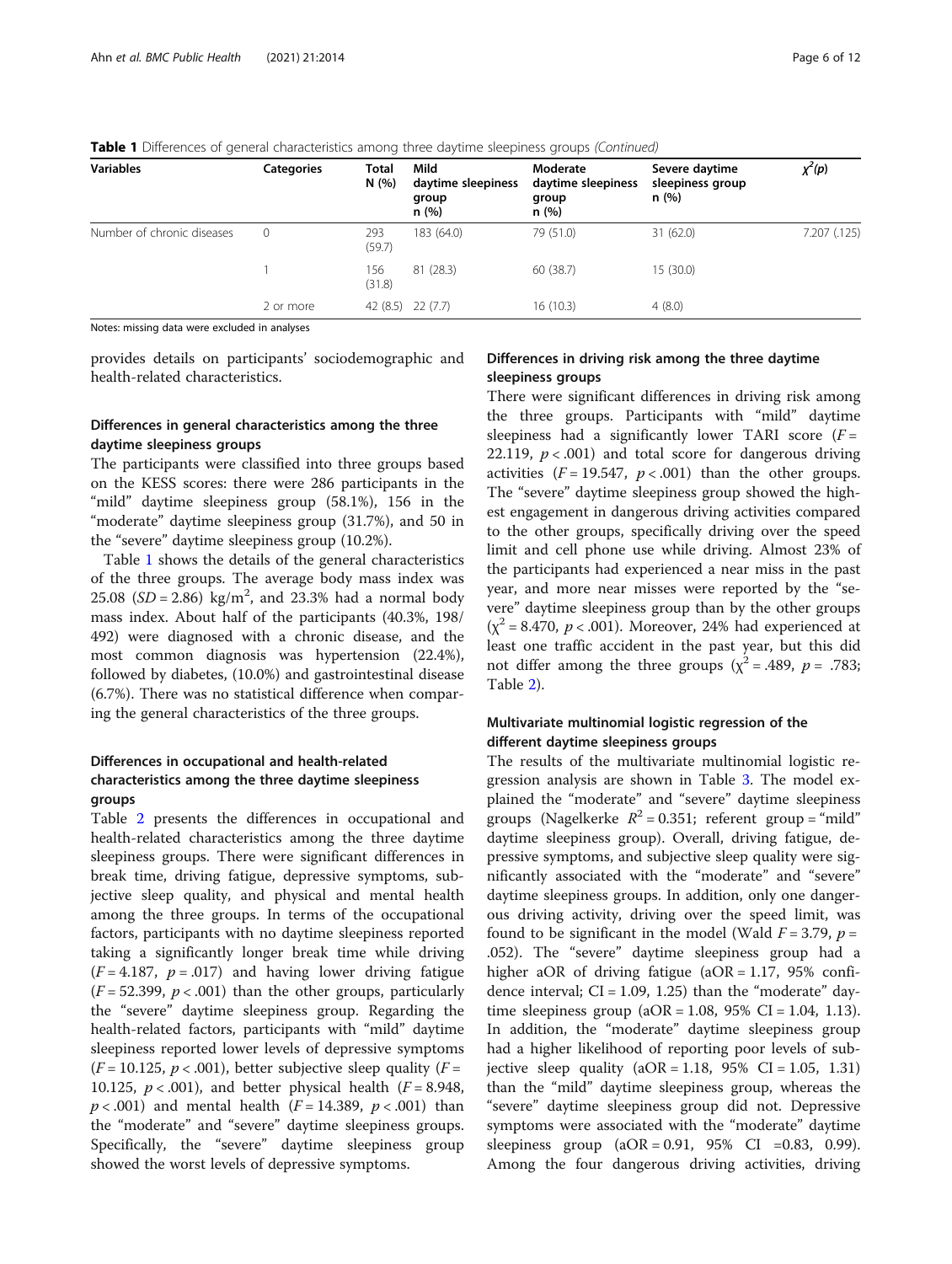| <b>Variables</b>                | <b>Categories</b>                                                  | Mild<br>daytime sleepiness<br>group <sup>a</sup><br>$(n = 286)$<br>M (SD) | Moderate daytime<br>sleepiness group <sup>b</sup><br>$(n = 156)$<br>M(SD) | Severe daytime<br>sleepiness group <sup>c</sup><br>$(n = 50)$<br>M(SD) | F (p<br>value)                     |
|---------------------------------|--------------------------------------------------------------------|---------------------------------------------------------------------------|---------------------------------------------------------------------------|------------------------------------------------------------------------|------------------------------------|
| Occupational-related<br>factors | Driving time (minutes per<br>week)                                 | 656.14 (90.38)                                                            | 642.92 (105.76)                                                           | 658.20 (115.70)                                                        | 1.000<br>(.368)                    |
|                                 | Break time (minutes)                                               | 74.33 (82.38)                                                             | 57.96 (33.46)                                                             | 65.24 (38.54)                                                          | 4.187<br>(.017)                    |
|                                 | Work experiences (years)                                           | 18.07 (11.07)                                                             | 17.13 (10.82)                                                             | 14.02 (8.96)                                                           | 2.991<br>(.051)                    |
|                                 | Driving fatigue                                                    | 7.76 (7.16)                                                               | 13.46 (7.49)                                                              | 17.32 (9.04)                                                           | 52.399<br>(<.001)<br>a < b < c     |
| Health-related<br>factors       | Depression                                                         | 5.79 (3.90)                                                               | 6.80(4.16)                                                                | 8.44 (4.88)                                                            | 10.125<br>(<.001)<br>a < b < c     |
|                                 | Subjective sleep quality                                           | 5.16(2.84)                                                                | 6.92(2.81)                                                                | 6.92(3.00)                                                             | 18.879<br>(<.001)<br>$a < b$ , $c$ |
|                                 | Sleep duration (hours)                                             | 8.35 (2.03)                                                               | 8.10(2.31)                                                                | 8.36(2.35)                                                             | .711 (.491)                        |
|                                 | Physical health                                                    | 48.10 (8.26)                                                              | 46.17 (7.58)                                                              | 43.70 (7.99)                                                           | 8.948<br>(<.001)<br>a < b, c       |
|                                 | Mental health                                                      | 51.63 (8.26)                                                              | 48.29 (9.05)                                                              | 45.47 (8.88)                                                           | 14.389<br>(<.001)<br>a < b, c      |
| Driving<br>characteristics      | Traffic Accident Risk Index                                        | 10.64 (4.33)                                                              | 12.98 (5.02)                                                              | 14.48 (4.91)                                                           | 22.119<br>(<.001)<br>a < b, c      |
|                                 | Total score of dangerous<br>driving activity                       | 7.82(2.17)                                                                | 8.56 (2.03)                                                               | 9.72(2.06)                                                             | 19.547<br>(<.001)<br>a < b < c     |
|                                 | Item 1. Forced driving                                             | 2.52(1.07)                                                                | $2.62$ $(.91)$                                                            | 2.88(.92)                                                              | 3.044<br>(.051)                    |
|                                 | Item 2. Unfastened safety belt 1.69 (.95)                          |                                                                           | 1.81(.97)                                                                 | 1.76(.94)                                                              | .833 (.435)                        |
|                                 | Item 3. Over speed limit                                           | 1.73(.87)                                                                 | 2.03(.81)                                                                 | 2.54(.93)                                                              | 18.780<br>(<.001)<br>a < b < c     |
|                                 | Item 4. Cell phone use while<br>driving                            | 1.87(0.73)                                                                | 2.10(72)                                                                  | 2.54(.99)                                                              | 13.348<br>(<.001)<br>a < b < c     |
|                                 | Traffic accident in the last<br>year? Yes <sup>§</sup>             | 67(23.4)                                                                  | 38 (24.4)                                                                 | 14 (28.0)                                                              | .489 (.783)                        |
|                                 | Near miss accident in the last 53 (18.5)<br>year? Yes <sup>9</sup> |                                                                           | 45 (28.8)                                                                 | 16 (32.0)                                                              | 8.470<br>(.014)                    |

# <span id="page-6-0"></span>Table 2 Differences of occupational, health-related, and driving characteristics among three daytime sleepiness groups

Note: All post-hoc tests were done by Bonferroni test. § Dichotomized as Yes vs. No

over the speed limit was significant, and the OR was higher in the "severe" daytime sleepiness group than in the "moderate" daytime sleepiness group (aOR = 2.25, 95% CI = 1.27, 3.98 and aOR = 1.43, 95% CI = 1.01, 2.03, respectively).

# Discussion

The current study sought to examine the individual and occupational factors related to daytime sleepiness levels and identified their association with the driving risk of commercial drivers working at construction sites. Several occupational and health-related factors were significantly associated with higher levels of daytime sleepiness among the construction drivers, including driving fatigue. Approximately 40% of construction drivers had at least "moderate" levels of daytime sleepiness.

Higher levels of driving fatigue were related to "moderate" and "severe" daytime sleepiness. In this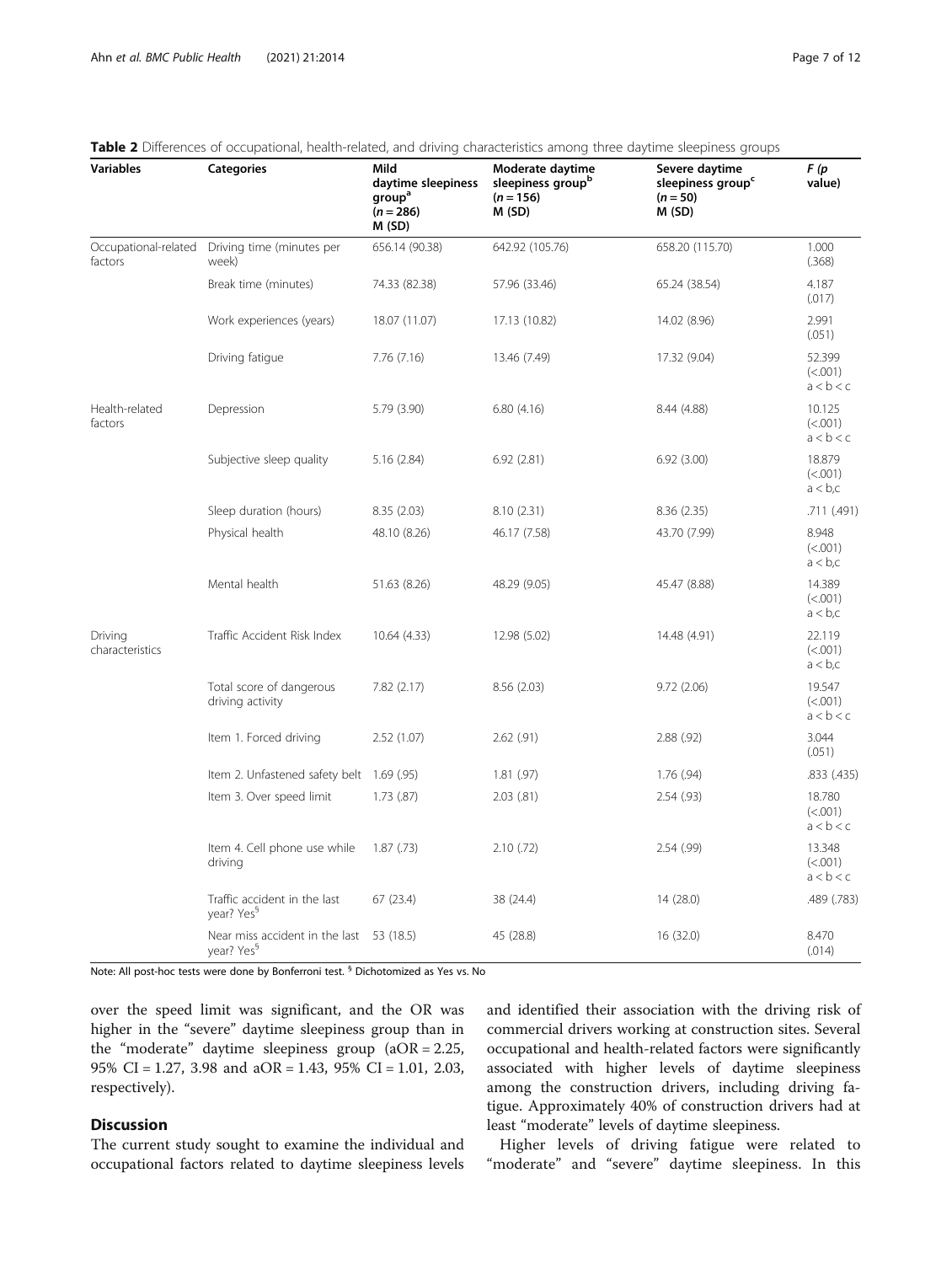<span id="page-7-0"></span>

| Table 3 Multivariate multinomial logistic regression analysis with different daytime sleepiness group |  |  |  |  |
|-------------------------------------------------------------------------------------------------------|--|--|--|--|
|                                                                                                       |  |  |  |  |

| Variables (baseline)                        | <b>Categories</b> | aOR (95% CI) <sup>§</sup>                                  | Wald $F(p)$                                             |                 |  |
|---------------------------------------------|-------------------|------------------------------------------------------------|---------------------------------------------------------|-----------------|--|
|                                             |                   | <b>Moderate Daytime</b><br>Sleepiness group<br>$(n = 120)$ | <b>Severe Daytime</b><br>Sleepiness group<br>$(n = 35)$ |                 |  |
| <b>Occupational-related factors</b>         |                   |                                                            |                                                         |                 |  |
| Break time                                  |                   | .99 (.99-1.00)                                             | $1.00$ (.99- $1.01$ )                                   | 3.79(.052)      |  |
| Driving fatique                             |                   | $1.08(1.04 - 1.13)$                                        | $1.17(1.09-1.25)$                                       | 12.91 (< 0.001) |  |
| <b>Health-related factors</b>               |                   |                                                            |                                                         |                 |  |
| Depression                                  |                   | $.91(.83-.99)$                                             | $.98(.85 - 1.12)$                                       | 4.97 (.026)     |  |
| Subjective sleep quality                    |                   | $1.18(1.05 - 1.31)$                                        | $1.02$ $(.84 - 1.23)$                                   | 8.47 (.004)     |  |
| Physical health                             |                   | $1.00$ $(.96-1.04)$                                        | $1.01$ $(.94-1.07)$                                     | $< 01$ (.970)   |  |
| Mental health                               |                   | $.99(.95 - 1.03)$                                          | $.97$ $(.92 - 1.04)$                                    | .41(.521)       |  |
| <b>Driving-related factors</b>              |                   |                                                            |                                                         |                 |  |
| Traffic Accident Risk Index                 |                   | $1.06$ (.99-1.13)                                          | $1.06$ $(.96-1.18)$                                     | 2.63 (.105)     |  |
| Each dangerous driving activity             |                   |                                                            |                                                         |                 |  |
| Item 1 Forced driving                       |                   | $.83(.62 - 1.10)$                                          | $.88(.51 - 1.52)$                                       | $1.74$ (.187)   |  |
| Item 2 Fastened safety belt                 |                   | $1.11(.84 - 1.48)$                                         | $1.07$ (.67-1.73)                                       | .56(.455)       |  |
| Item 3 Over speed limit                     |                   | $1.43(1.01 - 2.03)$                                        | 2.25 (1.27-3.98)                                        | 3.98 (.046)     |  |
| Item 4 Cell phone use while driving         |                   | $1.16$ (.79-1.71)                                          | $1.65$ $(.89-3.06)$                                     | .58 (.447)      |  |
| Experiences of traffic accident (ref. No)   | Yes               | $.63$ $(.34-1.15)$                                         | $.61$ $(.23-1.64)$                                      | 2.26(0.133)     |  |
| Experiences of near miss accident (ref. No) | Yes               | $.93(.49 - 1.77)$                                          | $.58(.21-1.63)$                                         | .05(.829)       |  |
| Nagelkerke R <sup>2</sup>                   |                   | $.351$ (<.001)                                             |                                                         |                 |  |

 ${}^{\mathbb{S}}$ Logistic regression with complex sample was conducted with no daytime sleepiness group as a referent

study, driving fatigue was highest in the "severe" daytime sleepiness group, followed by the "moderate" daytime sleepiness group and "mild" daytime sleepiness group. There is supporting evidence of a strong association between daytime sleepiness and fatigue, which play significant roles in exacerbating the occurrence of car crashes similar to the previous studies [\[9](#page-10-0), [10,](#page-10-0) [16,](#page-10-0) [24](#page-10-0), [25](#page-10-0)]. The US Department of Transportation established the National Highway Traffic Safety Administration (NHTSA) strategic plan to control fatigue and daytime sleepiness and ensure driver safety by implementation of specific features, such as vehicle warning systems and roadway rumble strips [[51\]](#page-11-0). Occupational healthcare providers should offer comprehensive health promotion programs, such as advising about healthy sleep habits and work schedules, and employers should make an effort to reduce excessive fatigue at work, by preventing long working hours or irregular work schedules as recommended [[33\]](#page-10-0). For example, in Korea, there are approximately 300 rest areas built 25 km apart and the government plans to construct additional service areas for resting on the expressways and national highways [[52\]](#page-11-0). The government also needs to provide regular medical checkups for construction drivers, with sleep problems, that threaten their safety while driving.

Interestingly, participants who had experienced more depressive symptoms in the past 12 months were less likely to experience "moderate" daytime sleepiness, but this was not found in the "mild" daytime sleepiness or "severe" daytime sleepiness groups. In general, depression is known to involve physical and emotional factors that affect daytime sleepiness as consistent to the previous literature [[9](#page-10-0), [16](#page-10-0)]. However, the multivariate regression analysis were unexpected because the relative association between depressive symptoms and daytime sleepiness becomes weaker when considering the impact of other factors. In general, the relationship between depression and sleep is bidirectional and complicated [\[53](#page-11-0)]. Since depression is known to result in both sleep deprivation and excessive sleep [\[53](#page-11-0)], the effect of depression on daytime sleepiness may be inconsistently shown the following day.

Recent studies reported that the pathophysiological mechanisms of depression induce stable arousal during the day [\[54,](#page-11-0) [55\]](#page-11-0), which decreases daytime sleepiness. Future studies should reconsider the choice of instruments to measure depression. The measure of depressive symptoms used in this study was developed to assess the experience of depression and is highly focused on the general public's negative emotions [\[39\]](#page-10-0). However, daytime sleepiness and driving fatigue are considered more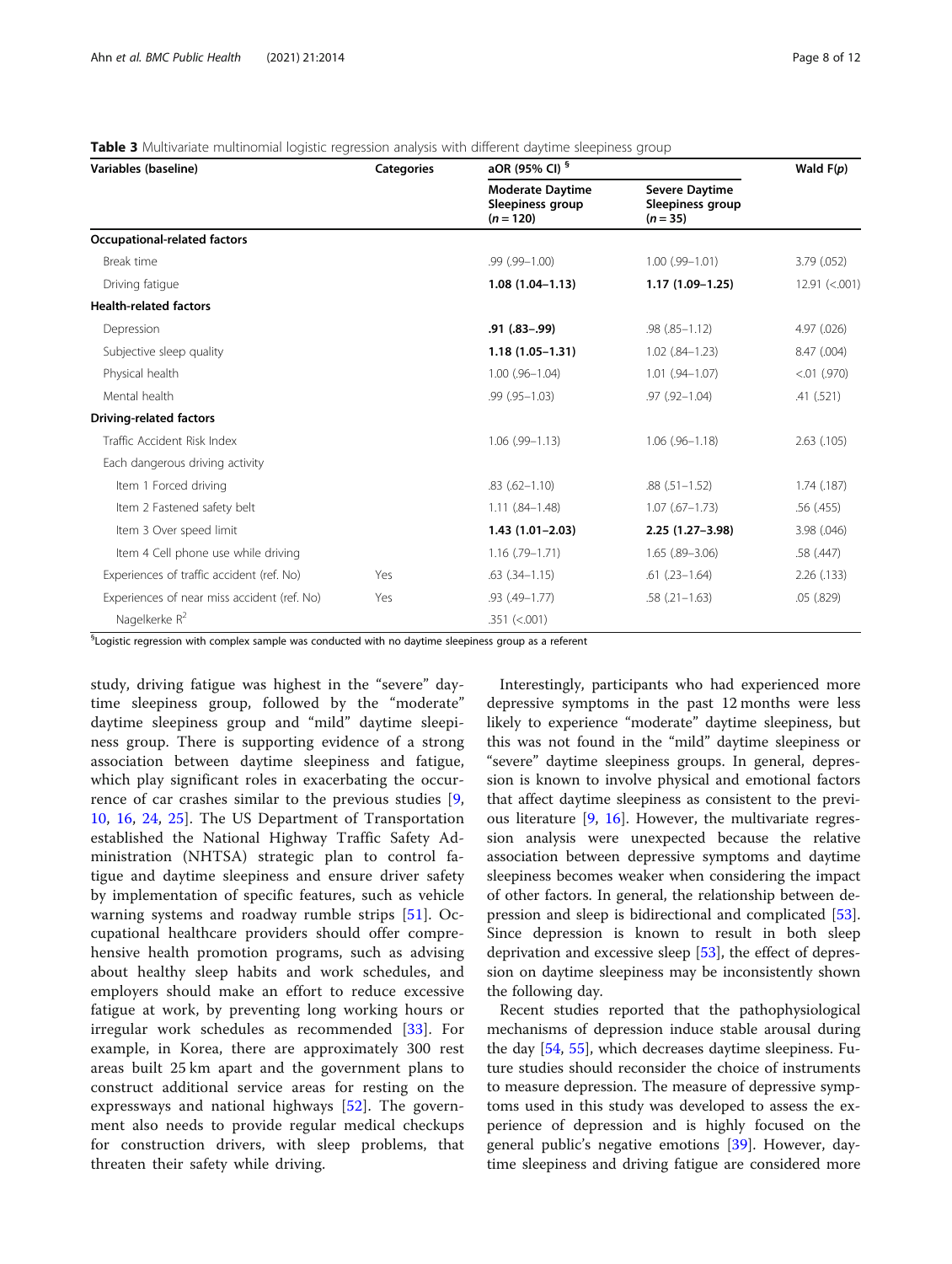as physical symptoms [[16](#page-10-0)]. Thus, it is possible that the relationship between depressive symptoms and daytime sleepiness was not clearly revealed in this study. Considering the complex nature of depression and sleep disturbances, a deeper examination of these two conditions is necessary, using different measures and by focusing on the conceptual framework of depression and other comorbidities.

In contrast, higher levels of subjective sleep quality were associated with "moderate" daytime sleepiness. It is important to consider the effect of both sleep quantity and quality on health conditions [\[17](#page-10-0)]. Previous studies reported that sleep quality is related more to the safety issues or occupational performance of drivers than sleep duration [\[17](#page-10-0), [25\]](#page-10-0). For example, the group with poor sleep quality reported higher levels of daytime sleepiness and daytime fatigue even after having the same amount of sleep [[31\]](#page-10-0). In addition, the occupational drivers' irregular work schedules can result in poor sleep quality which is related to drowsy driving. Occupational health providers should educate occupational drivers about proper sleeping habits compensating for insufficient sleep, and allow access to medication, if necessary.

We also investigated the differences in driving characteristics among the daytime sleepiness groups. There were significant differences in the global traffic accident risk and number of near misses in the past year. The higher the level of daytime sleepiness, the higher the risk of car accidents and the higher the number of near misses. However, it was not significantly associated with traffic accidents in the past year, possibly due to the limitation of self-reporting and other biases as similarly found in the literature [\[56](#page-11-0)]. Daytime sleepiness is associated with car accidents that threaten the safety of drivers as consistent to the previous studies [[9,](#page-10-0) [10](#page-10-0), [15](#page-10-0)–[17](#page-10-0), [24](#page-10-0), [25\]](#page-10-0). Therefore, daytime sleepiness should be properly controlled through individual efforts, implementation of environmental improvement initiatives by the company, and following of public health regulations [[57\]](#page-11-0). Occupational drivers are particularly vulnerable to daytime sleepiness [\[25](#page-10-0)]. Consequently, a medical check-up of excessive daytime sleepiness, which considers other comorbidities, such as obesity or obstructive sleep apnea [[58\]](#page-11-0), is highly recommended for occupational drivers.

We also found that dangerous driving activities were significantly different according to the level of daytime sleepiness. The "severe" daytime sleepiness group reported higher levels of forced driving, driving over the speed limit, and cell phone use compared to the other groups. Specifically, driving over the speed limit was a key activity that was associated more with the "severe" daytime sleepiness group and it was greater than even in the "moderate" daytime sleepiness group. These findings support previous studies that focused on the association between sleepiness and hazardous behavior, including over speeding or using a cell phone [\[16,](#page-10-0) [24](#page-10-0)]. Bener et al. [[24\]](#page-10-0) reported that drivers who had vehicle accidents were less likely to use a safety belt, comply with the regular speed limit when driving, and had higher scores of daytime sleepiness than drivers who did not have vehicle accidents. In addition, occupational drivers tend to violate regulations when they feel exhausted and drowsy while on duty [\[59\]](#page-11-0). Similar to a Chinese study, such illegal and hazardous driving behaviors could predispose them to injuries while driving [\[60](#page-11-0)]. It is very important to prevent job-related injuries, considering that almost half (48%) of the drivers who went over the speed limit wear not wearing a safety belt, while drivers who conformed with the regular speed limit account for 21% of the total number of fatal crashes in the US  $[61]$  $[61]$ . One of the most effective ways to prevent vehicle crashes by complying with safety regulations is to promote an altruistic attitude, foster social support from others, create safety campaigns, and provide education about traffic violations using mobile phone [[36,](#page-10-0) [59,](#page-11-0) [62,](#page-11-0) [63](#page-11-0)] to prevent risky behaviors while driving.

Our findings also showed that there were significant differences in break time among the three different daytime sleepiness groups. This coincides with the findings of Chen and Xie [[64\]](#page-11-0) about the importance of a short break while driving. According to research on long-haul drivers, working overtime negatively affects drivingrelated factors, such as concentrating while driving and driving skills [[17\]](#page-10-0). There is evidence that insufficient rest can cause drowsy driving as well as vehicle crashes related to drowsy driving [\[15](#page-10-0)]. It has also been reported that half of the occupational drivers suffer from chronic fatigue and this is associated with a short break time and excessive work-related stress [[19\]](#page-10-0). In 2017, the Korean government announced the enforcement of a presidential decree to take a mandatory 30-min break after every 4 h of driving to reduce daytime sleepiness and fatigue [[65\]](#page-11-0). Therefore, formulation of punitive policies is highly recommended when mandatory education for drivers is not provided. Constant surveillance should also be conducted to reduce the physical and psychological burden while driving. In addition, it is important to develop more effective interventions that could be used during a short break. For example, a recent study showed the effectiveness of a relaxation technique during naps to improve occupational performance of the drivers' duties [[66\]](#page-11-0). Therefore, occupational health providers should educate construction drivers using specific strategies or evidence-based interventions.

#### Limitations and suggestions for further study

This study has several limitations and recommendation for the further research. First, the cross-sectional,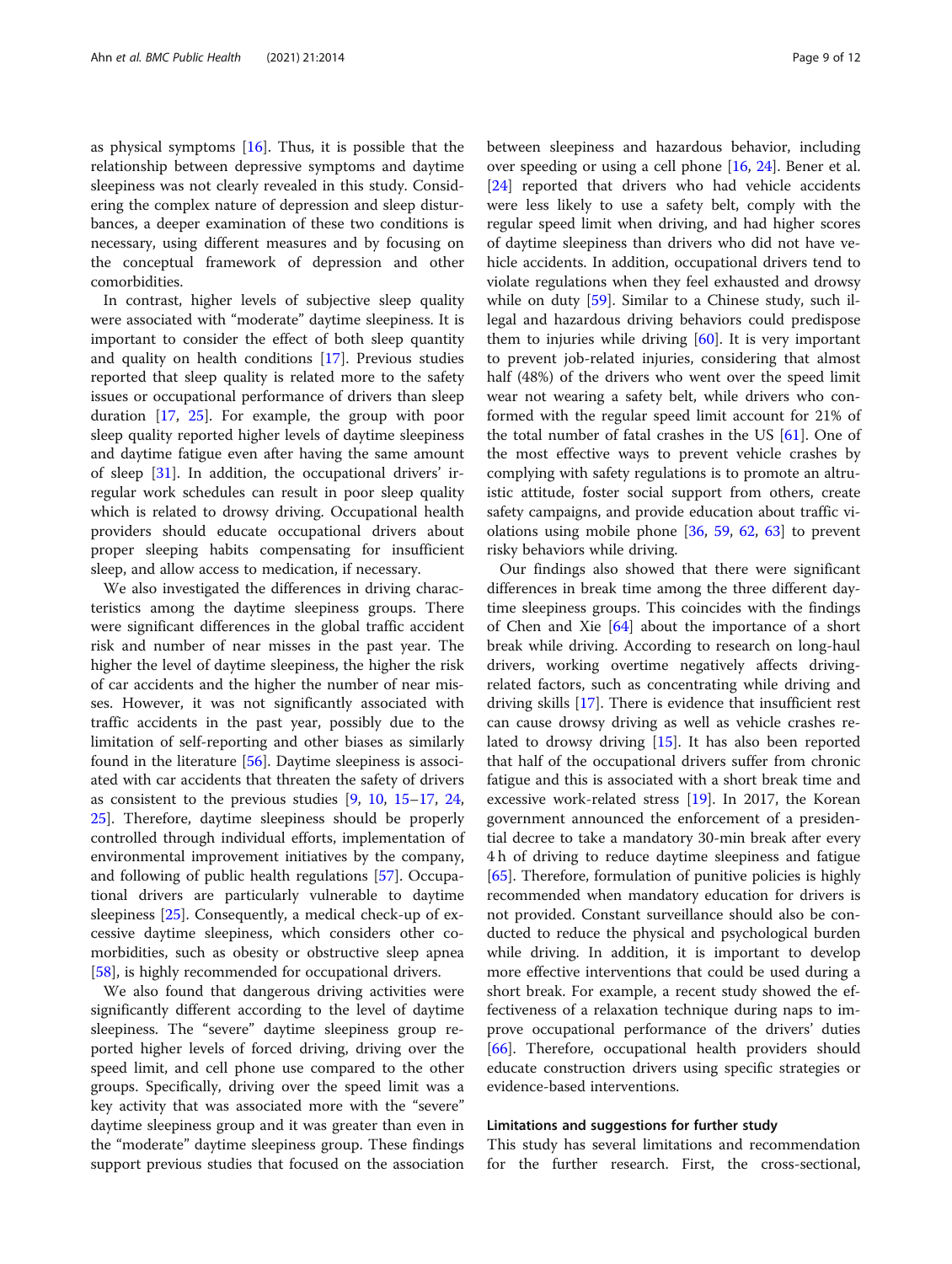<span id="page-9-0"></span>correlational design of this study limits the determination of causality between the construction driver's variables, the daytime sleepiness levels and driving risk outcomes. We suggest a longitudinal study with diverse types of construction drivers to identify the mentioned causality. Second, due to the small sample size and inclusion of only Korean participants, our study findings are not generalizable to other population. Further studies should use probability sampling and replicate the study at more sites in other countries. Furthermore, our data collection relied on the self-report of the participants' subjective concerns regarding driving fatigue, daytime sleepiness, depression, and the experience of past traffic accidents. Since each driver has varying occupational conditions, including work shifts and different vehicle types and mileage, future research studies should objectively measure the study variables by including more information about the occupational environment.

#### Conclusion

A significant number of construction drivers experience excessive daytime sleepiness, which is associated with health problems and occupational risk. It is important to reduce the negative impact of driving fatigue and other factors on daytime sleepiness. Our study findings suggest that occupational health care providers should pay attention to development and implementation of health management interventions to reduce driving fatigue that incorporate the drivers' health-related characteristics. Specifically, occupational health care providers should provide integrated health promotion programs for drivers working at construction sites dealing with physical, mental, and occupational factors. Professional organizations need to establish internal regulations and public policies to promote health and safety among occupational drivers who specifically work at construction sites.

#### Abbreviations

aOR: adjusted Odds Ratio; BMI: Body mass index; CI: confidence interval; ESS: Epworth Sleepiness Scale; KESS: Korean version of the Epworth Sleepiness Scale; M: Mean; NHTSA: National Highway Traffic Safety Administration; NIOSHI: National Institute of Occupational Safety & Health; OR: Odds Ratio; PSQI: Pittsburgh Sleep Quality Index; ref.: reference of each independent variable group; SD: standard deviations; TARI: Traffic Accident Risk Index; US: United States; WHO: World Health Organization

#### Acknowledgements

We really appreciate all study participants and cooperation of participating construction site managers.

#### Authors' contributions

All authors critically reviewed the manuscript, provided significant editing of the article, and approved the final manuscript. Each author uniquely contributed in the following specific research steps: YA, conceptualization, methodology, writing - original draft, writing - review & editing, supervision, funding acquisition; SL, formal analysis, writing - original draft, writing review & editing; SK, data curation, methodology, writing - original draft, writing - review & editing; JL, conceptualization, methodology, writing -

original draft, writing - review & editing; SP, data curation, methodology; SK, conceptualization, methodology, writing - original draft, writing - review & editing; and HK, conceptualization, formal analysis, methodology, writing original draft, writing - review & editing, supervision, funding acquisition. All authors read and approved the final manuscript.

#### Funding

This research was supported by a grant (19CTAP-C152984–01) from Technology Advancement Research Program (TARP) funded by Ministry of Land, Infrastructure and Transport of Korean government and intramural grant (6–2018-0132 and 6–2019-0046) by College of Nursing, Yonsei university.

#### Availability of data and materials

The datasets used and/or analyzed during the current study are available from the corresponding author on reasonable request.

#### **Declarations**

#### Ethics approval and consent to participate

This study was approved by the institutional review board (no. Y-2018-0087) of the Yonsei University. All participants were informed of the study's purpose and that their participation is voluntary, they had the freedom to withdraw, and their anonymity and confidentiality would be protected. Full written and informed consent was obtained from all subjects. Also, we obtained permission to use all instruments from the author or copyright holder. All methods were carried out in accordance with relevant guidelines and regulations. Data were collected using an online survey by following the Strengthening the Reporting of Observational Studies in Epidemiology guidelines in reports of cross-sectional studies [[67\]](#page-11-0).

#### Consent for publication

Our informed consent included the consent for publication which the enrolled participants signed.

#### Competing interests

The authors declare that they have no competing interests.

#### Author details

<sup>1</sup>School of Architecture and Architectural Engineering, Hanyang University-ERICA, Room #210, Engineering II, 55 Hanyangdaehak-ro, Sangnok-gu, 15588 Ansan, Gyeonggi-do, Republic of Korea. <sup>2</sup>College of Nursing, University of Illinois at Chicago, 845 S. Damen Ave, Chicago, IL 60602, USA. <sup>3</sup> College of Architecture, Texas A&M University, College Station, Texas, TX 77840, USA. <sup>4</sup>College of Nursing, Yonsei University, 50-1 Yonsei-ro, Seodaemun-gu, Seoul, Republic of Korea. <sup>5</sup>Department of Smart City Engineering, Hanyang University-ERICA, AnsanGyeonggi-doRepublic of Korea. <sup>6</sup>Sejong City Center for Infectious Diseases Control and Prevention, 5F 503 19 Horyeoul-ro (Sejong City Hall), 30150 Sejong-si, Republic of Korea. 7Mo-Im Kim Nursing Research Institute, Yonsei University, 50-1 Yonsei-ro, Seodaemun-gu, Seoul, Republic of Korea.

#### Received: 11 June 2021 Accepted: 20 October 2021 Published online: 05 November 2021

#### References

- 1. World Health Organization. WHO global plan of action on workers' health (2008–2017): Baseline for implementation. 2013. [https://www.who.int/](https://www.who.int/occupational_health/who_workers_health_web.pdf) [occupational\\_health/who\\_workers\\_health\\_web.pdf.](https://www.who.int/occupational_health/who_workers_health_web.pdf) Accessed 23 Sept 2020.
- 2. Iavicoli S. The new EU occupational safety and health strategic framework 2014–2020: objectives and challenges. Occup Med. 2016;66(3):180–2. [https://doi.org/10.1093/occmed/kqw010.](https://doi.org/10.1093/occmed/kqw010)
- 3. National Institute of Occupational Safety & Health. NIOSH center for motor vehicle safety progress report 2016. 2016. [https://www.cdc.gov/niosh/](https://www.cdc.gov/niosh/motorvehicle/pdfs/progressreport.pdf) [motorvehicle/pdfs/progressreport.pdf.](https://www.cdc.gov/niosh/motorvehicle/pdfs/progressreport.pdf) Accessed 23 Sept 2020.
- 4. Anger WK, Elliot DL, Bodner T, Olson R, Rohlman DS, Truxillo DM, et al. Effectiveness of total worker health interventions. J Occup Health Psychol. 2015;20(2):226–47. [https://doi.org/10.1037/a0038340.](https://doi.org/10.1037/a0038340)
- 5. Grimani A, Bergström G, Casallas MIR, Aboagye E, Jensen I, Lohela-Karlsson M. Economic evaluation of occupational safety and health interventions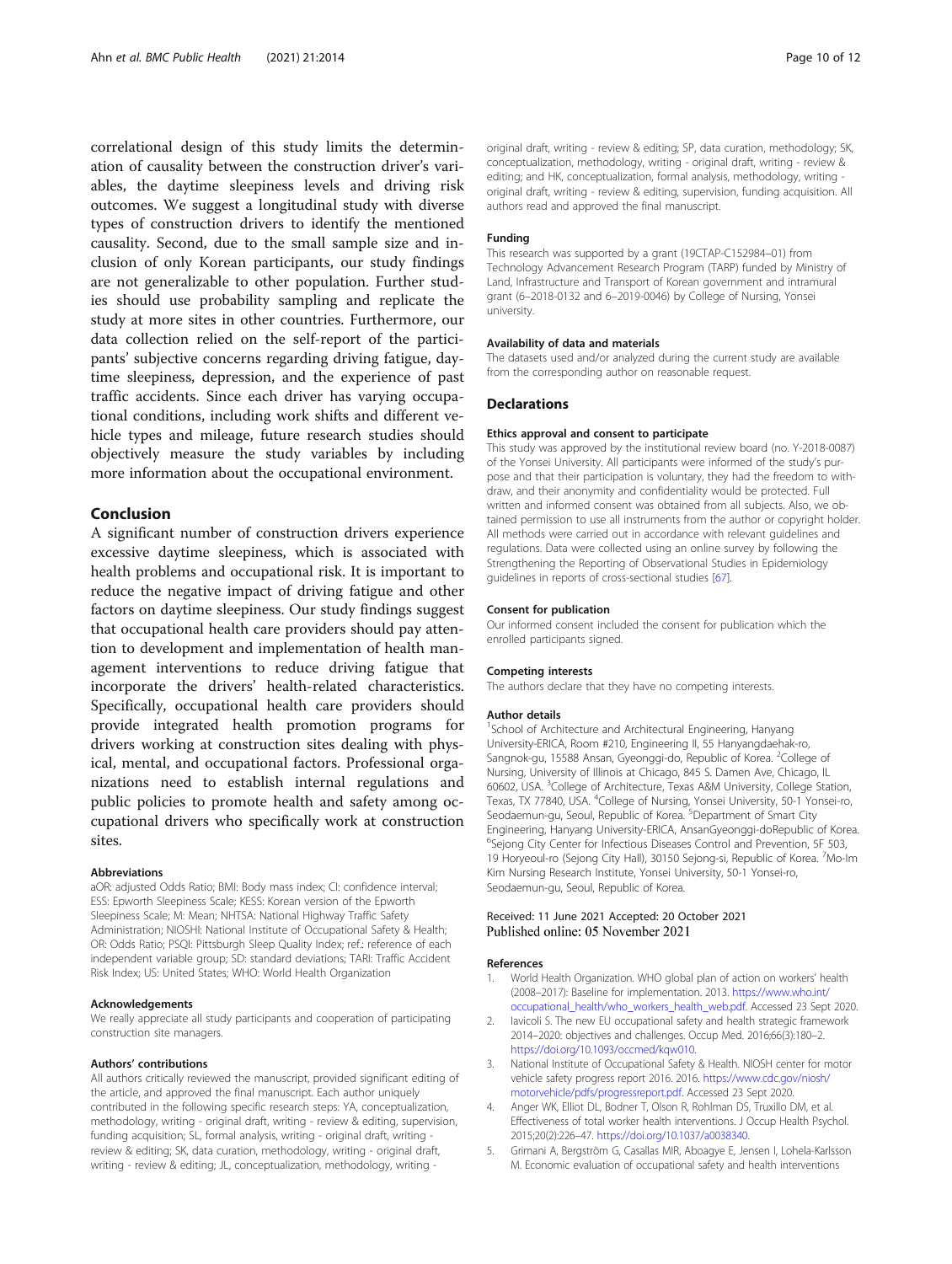<span id="page-10-0"></span>from the employer perspective: a systematic review. J Occup Envir Med. 2018;60(2):147–66. <https://doi.org/10.1097/JOM.0000000000001224>.

- 6. Garbarino S, Magnavita N, Guglielmi O, Maestri M, Dini G, Bersi FM, et al. Insomnia is associated with road accidents. Further evidence from a study on truck drivers. PLoS One. 2017;12(10):e0187256. [https://doi.org/10.1371/](https://doi.org/10.1371/journal.pone.0187256) [journal.pone.0187256](https://doi.org/10.1371/journal.pone.0187256).
- 7. Uehli K, Miedinger D, Bingisser R, Dürr S, Holsboer-Trachsler E, Maier S, et al. Sleep problems and work injury types: a study of 180 patients in a Swiss emergency department. Swiss Med Wkly. 2013;143:w13902. [https://doi.org/1](https://doi.org/10.4414/smw.2013.13902) [0.4414/smw.2013.13902.](https://doi.org/10.4414/smw.2013.13902)
- 8. Garbarino S, Durando P, Guglielmi O, Dini G, Bersi F, Fornarino S, et al. Sleep apnea, sleep debt and daytime sleepiness are independently associated with road accidents. A cross-sectional study on truck drivers. PLoS One. 2016;11(11):e0166262. [https://doi.org/10.1371/journal.pone.0166262.](https://doi.org/10.1371/journal.pone.0166262)
- Bener A, Lajunen T, Özkan T, Yildirim E, Jadaan KS. The impact of aggressive behaviour, sleeping, and fatigue on road traffic crashes as comparison between minibus/van/pick-up and commercial taxi drivers. J Traffic Trans Eng. 2017;5:21–31. <https://doi.org/10.17265/2328-2142/2017.01.003>.
- 10. Jo GH, Lee MS. The relation of commercial motor vehicle driver's fatigue and traffic accident. Korean Rev Crisis Emer Manag. 2014;10(10):1–14.
- 11. Lee WY, Oh JS. Report on drowsy driving: Causes and preventive strategies (Report No. 2014–0107-105). Seoul: Korea Road Traffic Authority; 2014. [http://library.koroad.or.kr/skyblueOutsideimage/72855.pdf.](http://library.koroad.or.kr/skyblueOutsideimage/72855.pdf) Accessed 05 Jan 2021
- 12. Medic G, Wille M, Hemels ME. Short-and long-term health consequences of sleep disruption. Nat Sci Sleep. 2017;9:151–61. [https://doi.org/10.2147/NSS.](https://doi.org/10.2147/NSS.S134864) [S134864](https://doi.org/10.2147/NSS.S134864).
- 13. Magnavita N, Bortkiewicz A, Durando P, Garbarino S. Association between undiagnosed sleep disorders and cardiovascular disease in healthy truck drivers. Occup Environ Med. 2018;75(Suppl 2):A1–A650.
- 14. Industrial Accident Prevention and Compensation Policy Bureau. 2016 analysis of industrial accident status. 2017. [https://www.moel.go.kr/](https://www.moel.go.kr/common/downloadFile.do?file_seq=20190100076&bbs_seq=20190100042&bbs_id=23) [common/downloadFile.do?file\\_seq=20190100076&bbs\\_seq=20190100042](https://www.moel.go.kr/common/downloadFile.do?file_seq=20190100076&bbs_seq=20190100042&bbs_id=23) [&bbs\\_id=23.](https://www.moel.go.kr/common/downloadFile.do?file_seq=20190100076&bbs_seq=20190100042&bbs_id=23) Accessed 23 Sept 2020.
- 15. Anderson C, Horne JA. Driving drowsy also worsens driver distraction. Sleep Med. 2013;14(5):466–8. <https://doi.org/10.1016/j.sleep.2012.11.014>.
- 16. Kwon S, Kim H, Kim GS, Cho E. Fatigue and poor sleep are associated with driving risk among Korean occupational drivers. J Transp Health. 2019;14: 100572. <https://doi.org/10.1016/j.jth.2019.100572>.
- 17. Lemke MK, Apostolopoulos Y, Hege A, Sönmez S, Wideman L. Understanding the role of sleep quality and sleep duration in commercial driving safety. Accid Anal Prev. 2016;97:79–86. [https://doi.org/10.1016/j.aap.2](https://doi.org/10.1016/j.aap.2016.08.024) [016.08.024](https://doi.org/10.1016/j.aap.2016.08.024).
- 18. Sieber WK, Robinson CF, Birdsey J, Chen GX, Hitchcock EM, Lincoln JE, et al. Obesity and other risk factors: the national survey of US long-haul truck driver health and injury. Am J Ind Med. 2014;57(6):615–26. [https://doi.org/1](https://doi.org/10.1002/ajim.22293) [0.1002/ajim.22293.](https://doi.org/10.1002/ajim.22293)
- 19. Kim HR, Yi Y, Lee KJ, Kim HG. The effect of emotional labor for job stress in bus drivers. Korean J Occup Health Nurs. 2014;23(1):20–7. [https://doi.org/10.](https://doi.org/10.5807/kjohn.2014.23.1.20) [5807/kjohn.2014.23.1.20](https://doi.org/10.5807/kjohn.2014.23.1.20).
- 20. Garbarino S, Guglielmi O, Sanna A, Mancardi GL, Magnavita N. Risk of occupational accidents in workers with obstructive sleep apnea: systematic review and meta-analysis. Sleep. 2016;39(6):1211–8. [https://doi.org/10.5665/](https://doi.org/10.5665/sleep.5834) [sleep.5834](https://doi.org/10.5665/sleep.5834).
- 21. Shattell M, Apostolopoulos Y, Collins C, Sönmez S, Fehrenbacher C. Trucking organization and mental health disorders of truck drivers. Issues Ment Health Nurs. 2012;33(7):436–44. <https://doi.org/10.3109/01612840.2012.665156>.
- 22. Korea. Research Institute of Transportation Industries. In: Bus brief: time bomb on the road, drowsy. 2017. [http://www.kriti.re.kr/research/research08.](http://www.kriti.re.kr/research/research08.php?mode=view&number=251&page=1&b_name=bus_issue) [php?mode=view&number=251&page=1&b\\_name=bus\\_issue](http://www.kriti.re.kr/research/research08.php?mode=view&number=251&page=1&b_name=bus_issue). Accessed 23 Sept 2020.
- 23. Ma J, Gu J, Jia H, Yao Z, Chang R. The relationship between drivers' cognitive fatigue and speed variability during monotonous daytime driving. Front Psychol. 2018;9:459. <https://doi.org/10.3389/fpsyg.2018.00459>.
- 24. Bener A, Yildirim E, Özkan T, Lajunen T. Driver sleepiness, fatigue, careless behavior and risk of motor vehicle crash and injury: population based case and control study. J Traffic Transp Eng. 2017;4(5):496–502. [https://doi.org/1](https://doi.org/10.1016/j.jtte.2017.07.005) [0.1016/j.jtte.2017.07.005.](https://doi.org/10.1016/j.jtte.2017.07.005)
- 25. Zhang T, Chan AH. Sleepiness and the risk of road accidents for professional drivers: a systematic review and meta-analysis of retrospective studies. Saf Sci. 2014;70:180–8. <https://doi.org/10.1016/j.ssci.2014.05.022>.
- 26. Phillips RO. A review of definitions of fatigue and a step towards a whole definition. Transp Res F Traffic Psychol Behav. 2015;29:48–56. [https://doi.](https://doi.org/10.1016/j.trf.2015.01.003) [org/10.1016/j.trf.2015.01.003](https://doi.org/10.1016/j.trf.2015.01.003).
- 27. Santos J, Carvalhais C, Ramos C, Coelho T, Monteiro PR, Vaz M. Portuguese version of the Swedish Occupational Fatigue Inventory (SOFI) among assembly workers: cultural adaptation, reliability and validity. Int J Occup Med Environ Health. 2017;30(3):407–17. [https://doi.org/10.13075/ijomeh.1](https://doi.org/10.13075/ijomeh.1896.00760) [896.00760](https://doi.org/10.13075/ijomeh.1896.00760).
- 28. Jamroz K, Smolarek L. Driver fatigue and road safety on Poland's national roads. Int J Occup Saf Ergon. 2013;9(2):297–309. [https://doi.org/10.1080/1](https://doi.org/10.1080/10803548.2013.11076987) [0803548.2013.11076987.](https://doi.org/10.1080/10803548.2013.11076987)
- 29. Herman J, Kafoa B, Wainiqolo I, Robinson E, McCaig E, Connor J, et al. Driver sleepiness and risk of motor vehicle crash injuries: a population-based case control study in Fiji (TRIP 12). Injury. 2014;5(3):586–91. [https://doi.org/10.101](https://doi.org/10.1016/j.injury.2013.06.007) [6/j.injury.2013.06.007](https://doi.org/10.1016/j.injury.2013.06.007).
- 30. Connor J, Norton R, Ameratunga S, Robinson E, Civil I, Dunn R, et al. Driver sleepiness and risk of serious injury to car occupants: population based case control study. BMJ. 2002;324(7346):1125–30. [https://doi.org/10.1136/bmj.324.](https://doi.org/10.1136/bmj.324.7346.1125) [7346.1125](https://doi.org/10.1136/bmj.324.7346.1125).
- 31. Kim KB, Sung HH, Park SN, Kim BJ, Park CE. Correlation between sleep disorders and sleepy drivers. Korean J Clin Lab Sci. 2015;47(4):216–24. [https://doi.org/10.15324/kjcls.2015.47.4.216.](https://doi.org/10.15324/kjcls.2015.47.4.216)
- 32. Cho YW, Lee JH, Son HK, Lee SH, Shin C, Johns MW. The reliability and validity of the Korean version of the Epworth sleepiness scale. Sleep Breath. 2011;15(3):377–84. <https://doi.org/10.1007/s11325-010-0343-6>.
- 33. Garbarino S, Guglielmi O, Sannita WG, Magnavita N, Lanteri P. Sleep and mental health in truck drivers: descriptive review of the current evidence and proposal of strategies for primary prevention. Int J Environ Res Public Health. 2018;15(9):1852. <https://doi.org/10.3390/ijerph15091852>.
- 34. Johns MW. A new method for measuring daytime sleepiness: the Epworth sleepiness scale. Sleep. 1991;14(6):540–5. [https://doi.org/10.1093/sleep/14.6.](https://doi.org/10.1093/sleep/14.6.540) [540.](https://doi.org/10.1093/sleep/14.6.540)
- 35. Johns MW. Sensitivity and specificity of the multiple sleep latency test (MSLT), the maintenance of wakefulness test and the Epworth sleepiness scale: failure of the MSLT as a gold standard. J Sleep Res. 2000;9(1):5–11. <https://doi.org/10.1046/j.1365-2869.2000.00177.x>.
- 36. Higgins JS, Michael J, Austin R, Åkerstedt T, Van Dongen HP, Watson N, et al. Asleep at the wheel – the road to addressing drowsy driving. Sleep. 2017;40(2):zsx001. [https://doi.org/10.1093/sleep/zsx001.](https://doi.org/10.1093/sleep/zsx001)
- 37. Faul F, Erdfelder E, Lang AG, Buchner A. G\* power 3: a flexible statistical power analysis program for the social, behavioral, and biomedical sciences. Behav Res Methods. 2007;39(2):175–91. [https://doi.](https://doi.org/10.3758/BF03193146) [org/10.3758/BF03193146](https://doi.org/10.3758/BF03193146).
- 38. Bertens LC, Moons KG, Rutten FH, van Mourik Y, Hoes AW, Reitsma JB. A nomogram was developed to enhance the use of multinomial logistic regression modeling in diagnostic research. J Clin Epidemiol. 2016;71:51–7. [https://doi.org/10.1016/j.jclinepi.2015.10.016.](https://doi.org/10.1016/j.jclinepi.2015.10.016)
- 39. Chon KK, Choi SC, Yang BC. Integrated adaptation of CES-D in Korea. Korean J Health Psychol. 2001;6(1):59–76.
- 40. Sohn SI, Kim DH, Lee MY, Cho YW. The reliability and validity of the Korean version of the Pittsburgh sleep quality index. Sleep Breath. 2012;16(3):803– 12. <https://doi.org/10.1007/s11325-011-0579-9>.
- 41. Ware JE, Kosinski M, Keller SD. A 12-item short-form health survey: construction of scales and preliminary tests of reliability and validity. Med Care. 1996;34(3):220–33. [http://www.jstor.org/stable/3766749.](http://www.jstor.org/stable/3766749) [https://doi.](https://doi.org/10.1097/00005650-199603000-00003) [org/10.1097/00005650-199603000-00003](https://doi.org/10.1097/00005650-199603000-00003).
- 42. Park KO, Lee MS, Jung SH, Kim IS, Oh YA. Development of a fatigue symptom checklist for commercial drivers: an experimental trial. Korean J Occup Environ Med. 2004;16(3):287–302. [https://doi.org/10.35371/kjoem.2](https://doi.org/10.35371/kjoem.2004.16.3.287) [004.16.3.287.](https://doi.org/10.35371/kjoem.2004.16.3.287)
- 43. Song H, Lee S. Changes in traffic accident risk degree according to driving workload rate and moderate effect of ego-resilience. Korean J Ind Organ Psychol. 2011;24(1):29–50. <https://doi.org/10.24230/kjiop.v24i1.29-50>.
- 44. Radloff LS. The CES-D scale: a self-report depression scale for research in the general population. Appl Psychol Meas. 1977;1(3):385–401. [https://doi.org/1](https://doi.org/10.1177/014662167700100306) [0.1177/014662167700100306.](https://doi.org/10.1177/014662167700100306)
- 45. Andresen EM, Malmgren JA, Carter WB, Patrick DL. Screening for depression in well older adults: evaluation of a short form of the CES-D. Am J Prev Med. 1994;10(2):77–84. [https://doi.org/10.1016/S0749-3797\(18\)30622-6](https://doi.org/10.1016/S0749-3797(18)30622-6).
- 46. McDonald CC, Sommers MS, Fargo JD. Risky driving, mental health, and health-compromising behaviours: risk clustering in late adolescents and